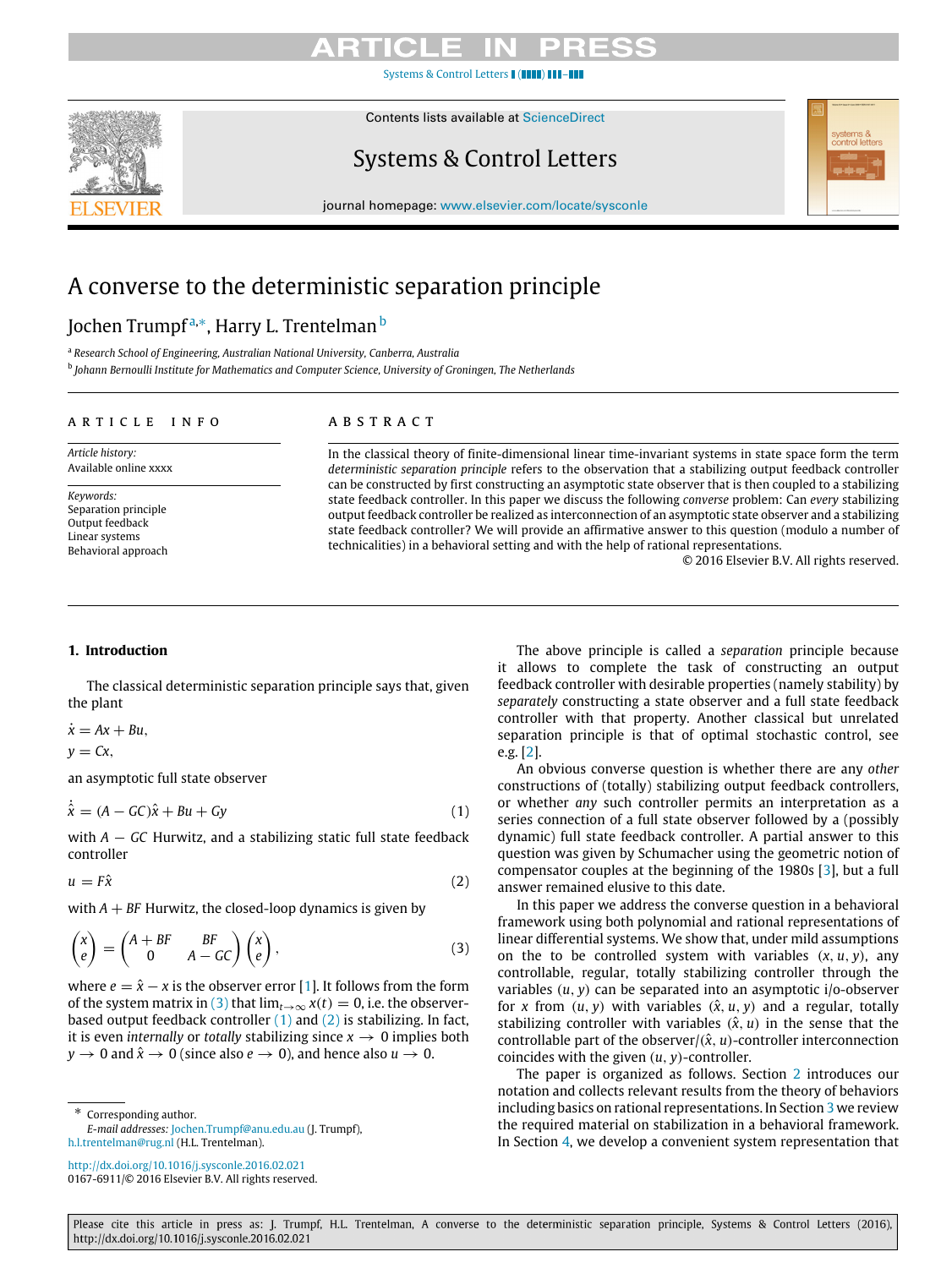is adapted to the problem treated in this paper. Section [5](#page-4-1) contains the main result, Section [6](#page-6-0) discusses the special case of state space systems and Section [7](#page-7-3) concludes the paper.

# <span id="page-1-0"></span>**2. Behaviors of linear differential systems**

In this paper we will make heavy use of the mathematical machinery of the behavioral approach to linear differential systems. A linear differential system is defined as a triple  $\Sigma =$  $(\mathbb{R}, \mathbb{R}^{\mathsf{w}}, \mathfrak{B})$  whose *behavior*  $\mathfrak{B} \subset \mathfrak{C}^{\infty}(\mathbb{R}, \mathbb{R}^{\mathsf{w}})$  is the solution space of a finite set of higher order constant coefficient linear differential equations.

### *2.1. Polynomial and rational kernel representations*

Behaviors of linear differential systems can be represented in terms of a real polynomial matrix  $R(s)$  with w columns as  $R(\frac{d}{dt})w =$ 0, so that

$$
\mathfrak{B} = \left\{ w \in \mathfrak{C}^{\infty}(\mathbb{R}, \mathbb{R}^{\mathsf{w}}) \mid R\left(\frac{\mathrm{d}}{\mathrm{d}t}\right) w = 0 \right\}.
$$
 (4)

The representation [\(4\)](#page-1-1) is called a *polynomial kernel representation* of  $\mathfrak{B}$ , and we often write  $\mathfrak{B} = \ker R(\frac{d}{dt})$ . If  $R_1$  and  $R_2$  are two full row rank polynomial matrices, then they represent the same behavior  $\mathfrak{B}$ , i.e.  $\mathfrak{B} = \ker R_1(\frac{d}{dt}) = \ker R_2(\frac{d}{dt})$ , if and only if there exists a unimodular polynomial matrix *U* such that  $R_2 = UR_1$ . For an extensive treatment of polynomial representations of behaviors we refer to [\[4\]](#page-7-4).

Behaviors also admit representations in terms of real rational matrices. A detailed exposition on rational representations can be found in [\[5\]](#page-7-5). Here we will give a brief review. Recall that any given real rational matrix admits a left coprime factorization into polynomial matrices. A factorization of a real rational matrix *R* as  $\tilde{R} = P^{-1}Q$  with *P*, *Q* real polynomial matrices is called a left coprime factorization if *P Q* is left prime (meaning that it has a polynomial right inverse) and  $det(P) \neq 0$ . Following [\[5\]](#page-7-5), if  $R =$ *P* <sup>−</sup><sup>1</sup>*Q* is such a left coprime factorization then we *define* w to be a solution of  $R(\frac{\text{d}}{\text{d}t})w = 0$  if it is a solution of the differential equation  $Q(\frac{d}{dt})w = 0$ . In other words, we define

$$
\ker R\left(\frac{\mathrm{d}}{\mathrm{d}t}\right) := \ker \ Q\left(\frac{\mathrm{d}}{\mathrm{d}t}\right),\tag{5}
$$

which is well-defined since any two left coprime factorizations of *R* differ by a unimodular polynomial factor. For a given rational matrix *R*, we call a representation of  $\mathfrak B$  as  $R(\frac{d}{dt})w=0$  a rational *kernel representation* of  $\mathfrak{B}$  and write  $\mathfrak{B} = \ker R(\frac{d}{dt})$ . For additional material on rational representations we refer to  $\left[\overline{6},7\right]$ . In this paper we will often assume that the rational matrices *R*(*s*) used in kernel representations have full row rank over the field of real rational functions. This is equivalent to saying that the kernel representation is minimal, see [\[5,](#page-7-5)[6\]](#page-7-6).

As noted before, two minimal polynomial kernel representations differ by a unimodular polynomial factor. A similar statement does *not* hold for rational representations. We will come back to this in the next subsection.

### *2.2. Controllability and controllable part*

In the behavioral approach an important role is played by the property of *controllability*. The definition of controllability of a behavior  $\mathfrak B$  is well known, and can be found in [\[4\]](#page-7-4). Controllability of a behavior can be tested in terms of its full row rank rational kernel representations as follows: If  $\mathfrak{B} = \ker R(\frac{d}{dt})$  where  $R(s)$  is a rational matrix, then  $\mathfrak B$  is controllable if and only if *R* has no zeros.

A behavior B is called *autonomous* if it is a finite dimensional subspace of  $\mathfrak{C}^{\infty}(\mathbb{R},\mathbb{R}^{\mathbb{V}})$ . In terms of its rational kernel representations  $\mathfrak{B} = \ker R(\frac{d}{dt})$  this property requires that *R* has full column rank.

Any behavior  $\mathfrak B$  admits a direct sum decomposition as  $\mathfrak B =$  $\mathfrak{B}_{cont} \oplus \mathfrak{B}_{aut}$ , where  $\mathfrak{B}_{cont}$ , called the controllable part of  $\mathfrak{B}$ , is the largest controllable subbehavior of  $\mathfrak{B}$ , and  $\mathfrak{B}_{\text{aut}}$ , called *an autonomous part*, is an autonomous subbehavior of B. The controllable part is uniquely determined by  $\mathfrak B$ . In terms of its rational kernel representations  $R(\frac{d}{dt})w = 0$ , the controllable part of  $\mathfrak{B}$  can be found by factorizing  $R = Q\overline{R}$  with  $Q$  nonsingular rational and  $\overline{R}$  a left prime polynomial matrix. For any such factorization we have  $\mathfrak{B}_{\text{cont}} = \ker \overline{R}(\frac{d}{dt})$ , see [\[5\]](#page-7-5).

It was shown in  $[6]$  that if  $R_1$  and  $\overline{R}_2$  are full row rank rational matrices, then there exists a nonsingular rational matrix *Q* such that  $R_2 = QR_1$  if and only if  $R_1$  and  $R_2$  represent behaviors with the same controllable part, i.e.  $(\ker R_1(\frac{d}{dt}))_{\text{cont}} = (\ker R_2(\frac{d}{dt}))_{\text{cont}}$ .

### <span id="page-1-3"></span><span id="page-1-1"></span>*2.3. Elimination of variables*

We will now review the basics of elimination of variables. Suppose we have a behavior  $\mathfrak B$  in which the manifest variable is partitioned into two parts as  $w = (v, c)$ . Let  $R_v(\frac{d}{dt})v + R_c(\frac{d}{dt})c = 0$  be a polynomial kernel representation of  $\mathfrak{B}$ . The space of trajectories that satisfies this equation is called the *full behavior*. The space of tractories *c* that are compatible with the equation of the full behavior is called *the behavior with* v *eliminated* and is given by

<span id="page-1-2"></span>
$$
\mathfrak{B}_{c} := \left\{ c \mid \text{ there exists } v \text{ such that } R_{v} \left( \frac{d}{dt} \right) v + R_{c} \left( \frac{d}{dt} \right) c = 0 \right\}.
$$
\n
$$
(6)
$$

The elimination problem is to obtain a kernel representation of  $(6)$ . Such a kernel representation can be obtained as follows: first find a unimodular polynomial matrix *U* such that

$$
UR_v = \begin{pmatrix} R_{v,1} \\ 0 \end{pmatrix}
$$

where  $R_{v,1}$  has full row rank. Next, apply the same unimodular matrix to  $R_c$  to obtain

$$
UR_c = \begin{pmatrix} R_{c,1} \\ R_{c,2} \end{pmatrix}.
$$

Since ker  $(R_v \ R_c)$  ( $\frac{d}{dt}$ ) = ker *U*  $(R_v \ R_c)$  ( $\frac{d}{dt}$ ), a new, more structured, polynomial kernel representation of  $\mathfrak B$  is then given by

$$
\begin{pmatrix} R_{v,1} & R_{c,1} \\ 0 & R_{c,2} \end{pmatrix} \begin{pmatrix} v \\ c \end{pmatrix} = 0.
$$

A kernel representation of the behavior  $(6)$  is now given by  $R_{c,2}(\frac{d}{dt})c = 0$  (see [\[4\]](#page-7-4)).

The above construction to obtain the eliminated behavior [\(6\)](#page-1-2) is only valid for polynomial kernel representations and uses unimodular premultiplication. Its counterpart for the case that we deal with rational kernel representations and, instead of unimodular premultiplication, we use premultiplication with a nonsingular rational matrix is more subtle and is dealt with in the following lemma.

<span id="page-1-4"></span>**Lemma 2.1.** Let  $R_v(\frac{d}{dt})v + R_c(\frac{d}{dt})c = 0$  be a rational kernel repre*sentation of* B*. Let Q be a nonsingular rational matrix such that*

$$
\textit{QR}_v = \begin{pmatrix} R_{v,1} \\ 0 \end{pmatrix}
$$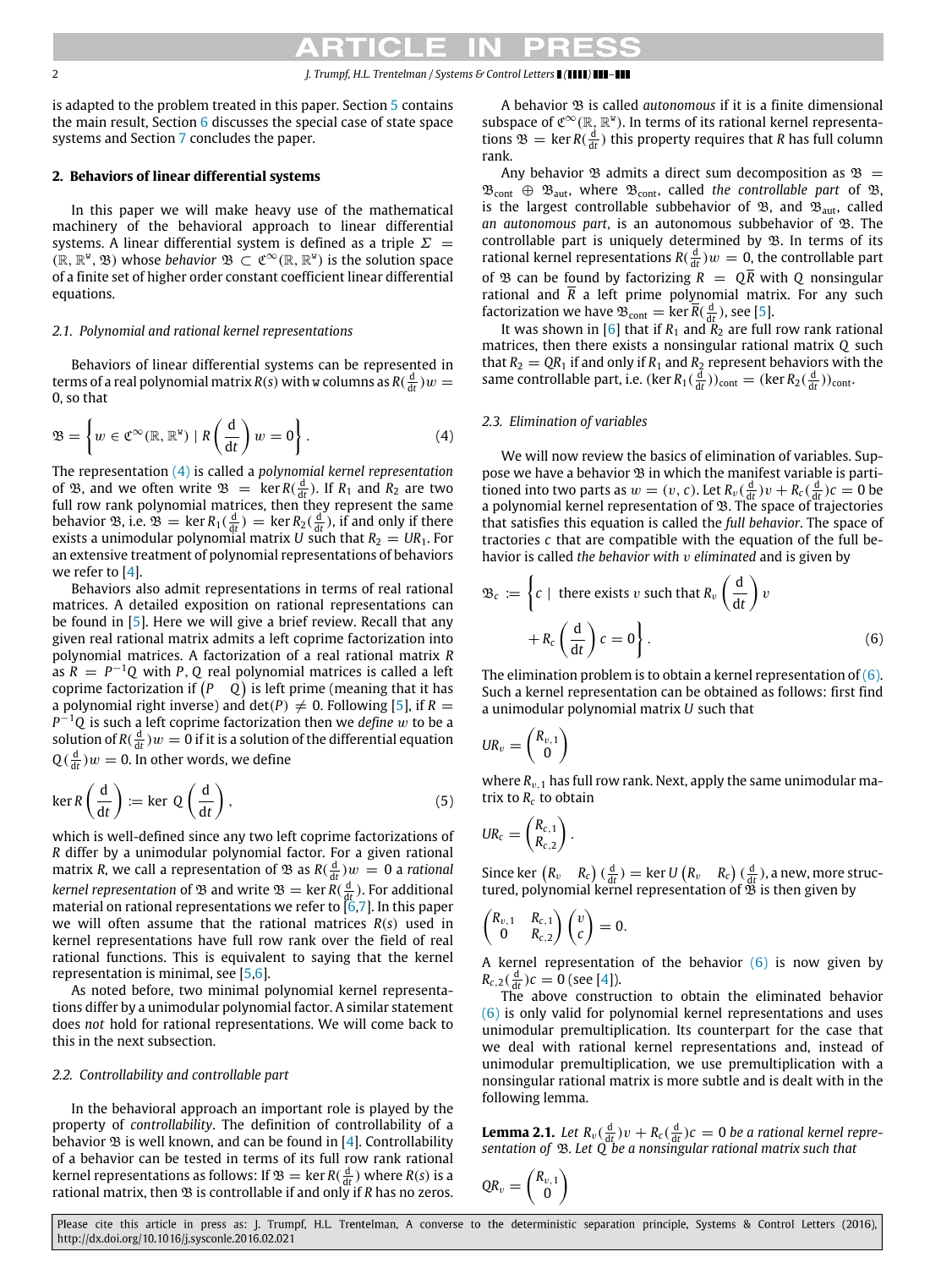*where R<sub>v,1</sub> is a full row rank polynomial matrix. Partition* 

$$
QR_c = \begin{pmatrix} R_{c,1} \\ R_{c,2} \end{pmatrix}
$$

*and assume that Rc*,<sup>1</sup> *is also a polynomial matrix. Then the controllable* parts of  $\text{ker } R_{c,2}(\frac{d}{dt})$  and  $\mathfrak{B}_c$  are equal.

**Proof.** Define the rational matrix *R* by

$$
R := \begin{pmatrix} R_{v,1} & R_{c,1} \\ 0 & R_{c,2} \end{pmatrix} . \tag{7}
$$

Since  $Q(R_v \, R_c) = R$ , we have that  $\mathfrak{B}_{\text{cont}} = (\ker R(\frac{d}{dt}))_{\text{cont}}$ . Let  $R_{c,2} = P_2^{-1} Q_2$  be a left coprime factorization. Then ker  $R_{c,2}(\frac{d}{dt}) =$ ker  $Q_2(\frac{d}{dt})$ , and also

$$
R = \begin{pmatrix} I & 0 \\ 0 & P_2 \end{pmatrix}^{-1} \begin{pmatrix} R_{v,1} & R_{c,1} \\ 0 & Q_2 \end{pmatrix}
$$

is a left coprime factorization, so we have

$$
\ker R\left(\frac{\mathrm{d}}{\mathrm{d}t}\right) = \ker \begin{pmatrix} R_{v,1} & R_{c,1} \\ 0 & Q_2 \end{pmatrix} \left(\frac{\mathrm{d}}{\mathrm{d}t}\right).
$$

Since  $R_{v,1}$  has full row rank, we have  $(\ker R(\frac{d}{dt}))_c = \ker Q_2(\frac{d}{dt}) =$ ker  $R_{c,2}(\frac{d}{dt})$ . This yields

$$
(\mathfrak{B}_c)_{\text{cont}} = (\mathfrak{B}_{\text{cont}})_c = ((\ker R)_{\text{cont}})_c = ((\ker R)_c)_{\text{cont}}
$$
  
= (\ker R\_{c,2})\_{\text{cont}},

where we have omitted the differentiation symbol. Here we have used the fact that the operation of taking the controllable part of a behavior, and eliminating a variable from a behavior commute, see e.g. Lemma 2.10.4 in [\[8\]](#page-7-8).  $\Box$ 

We now study the related question whether the triangular structure in [\(7\)](#page-2-1) admits a similar triangular structure in a representation of the controllable part. More specifically, assume that the behavior B is represented by the rational kernel representation associated with [\(7\),](#page-2-1) does there exist a representation of its controllable part with compatible triangular structure. This indeed turns out to be the case as is shown in the next lemma.

<span id="page-2-6"></span>**Lemma 2.2.** *Consider the behavior*  $\mathcal{B}$  *represented by the full row rank rational representation*

$$
\begin{pmatrix} R_{v,1} \left( \frac{d}{dt} \right) & R_{c,1} \left( \frac{d}{dt} \right) \\ 0 & R_{c,2} \left( \frac{d}{dt} \right) \end{pmatrix} \begin{pmatrix} v \\ c \end{pmatrix} = 0. \tag{8}
$$

*Assume that R*v,<sup>1</sup> *and Rc*,<sup>1</sup> *are polynomial, and R*v,<sup>1</sup> *has full row rank. Then there exist polynomial matrices*  $\overline{R}_{v,1}$ ,  $\overline{R}_{c,1}$ ,  $\overline{R}_{c,2}$ , and rational *matrices*  $\overline{Q}_{11}$ ,  $\overline{Q}_{12}$  *and*  $\overline{Q}_{22}$ *, with*  $\overline{Q}_{11}$  *and*  $\overline{Q}_{22}$  *square nonsingular, such that*

$$
\begin{pmatrix} R_{v,1} & R_{c,1} \\ 0 & R_{c,2} \end{pmatrix} = \begin{pmatrix} \overline{Q}_{11} & \overline{Q}_{12} \\ 0 & \overline{Q}_{22} \end{pmatrix} \begin{pmatrix} \overline{R}_{v,1} & \overline{R}_{c,1} \\ 0 & \overline{R}_{c,2} \end{pmatrix}
$$

*and such that*

$$
\begin{pmatrix} \overline{R}_{v,1} \left( \frac{d}{dt} \right) & \overline{R}_{c,1} \left( \frac{d}{dt} \right) \\ 0 & \overline{R}_{c,2} \left( \frac{d}{dt} \right) \end{pmatrix} {v \choose c} = 0
$$

*is a representation of the controllable part*  $\mathcal{B}_{\text{cont}}$  of  $\mathcal{B}$ *.* 

**Proof.** First note that since  $R_{v,1}$  and  $R_{c,1}$  are polynomial matrices, and  $R_{v,1}$  has full row rank,  $R_{c,2}(\frac{d}{dt})c = 0$  is a kernel representation of B*<sup>c</sup>* . Factorize

<span id="page-2-2"></span>
$$
\begin{pmatrix} R_{v,1} & R_{c,1} \\ 0 & R_{c,2} \end{pmatrix} = \begin{pmatrix} Q_{11} & Q_{12} \\ Q_{21} & Q_{22} \end{pmatrix} \begin{pmatrix} \tilde{R}_{v,1} & \tilde{R}_{c,1} \\ \tilde{R}_{v,2} & \tilde{R}_{c,2} \end{pmatrix}
$$
(9)

<span id="page-2-1"></span>where the first factor is nonsingular rational and the second left prime polynomial. The second factor yields a kernel representation of  $\mathfrak{B}_{\text{cont}}$ . We now eliminate v from  $\mathfrak{B}_{\text{cont}}$ : by premultiplying the second factor in  $(9)$  with a suitable unimodular polynomial matrix we obtain

<span id="page-2-3"></span>
$$
\begin{pmatrix} \overline{R}_{v,1} & \overline{R}_{c,1} \\ 0 & \overline{R}_{c,2} \end{pmatrix} = \begin{pmatrix} U_{11} & U_{12} \\ U_{21} & U_{22} \end{pmatrix} \begin{pmatrix} \tilde{R}_{v,1} & \tilde{R}_{c,1} \\ \tilde{R}_{v,2} & \tilde{R}_{c,2} \end{pmatrix},
$$
\n(10)

with  $\overline{R}_{v,1}$  full row rank. Then  $\overline{R}_{c,2}(\frac{d}{dt})v = 0$  is a representation of  $(\mathfrak{B}_{\text{cont}})_c$ . By combining [\(9\)](#page-2-2) and [\(10\)](#page-2-3) we obtain

<span id="page-2-4"></span>
$$
\begin{pmatrix} R_{v,1} & R_{c,1} \\ 0 & R_{c,2} \end{pmatrix} = \begin{pmatrix} \overline{Q}_{11} & \overline{Q}_{12} \\ \overline{Q}_{21} & \overline{Q}_{22} \end{pmatrix} \begin{pmatrix} \overline{R}_{v,1} & \overline{R}_{c,1} \\ 0 & \overline{R}_{c,2} \end{pmatrix} \tag{11}
$$

for suitable rational matrices  $\overline{Q}_{ij}$ . From [\(11\)](#page-2-4) we obtain  $\overline{Q}_{21}\overline{R}_{v,1} = 0$ . Since  $\bar{R}_{v,1}$  has full row rank this yields  $\bar{Q}_{21} = 0$ . Also we read that  $R_{c,2} = \overline{Q}_{22} \overline{R}_{c,2}$ . Since  $(\mathfrak{B}_c)_{\text{cont}} = (\mathfrak{B}_{\text{cont}})_c$ , the controllable part of  $\ker R_{c,2}(\frac{d}{dt})$  is equal to ker  $\overline{R}_{c,2}(\frac{d}{dt})$ . Since both  $R_{c,2}$  and  $\overline{R}_{c,2}$  have full row rank, this implies that  $\overline{Q}_{22}$  must be square. Then also  $\overline{Q}_{11}$ must be square, and both must be nonsingular.  $\square$ 

# *2.4. Inputs and outputs*

Often, the manifest variable  $w$  of a behavior  $\mathfrak B$  is partitioned as  $w = \text{col}(u, y)$ , and accordingly the rational kernel representation takes the form  $R_u(\frac{d}{dt})u + R_y(\frac{d}{dt})y = 0$ . This partitioning is called an input-output partition of the behavior if  $u$  is input and *y* is output, see [\[5\]](#page-7-5). In terms of the full row rank rational matrices this is equivalent to the property that  $R<sub>v</sub>$  is a nonsingular rational matrix. In general a behavior admits many input–output partitions. However, the sizes of  $u$  and  $y$  (denoted by  $m(\mathfrak{B})$  and  $p(\mathfrak{B})$ , respectively) are uniquely determined by the behavior. It is well known that if  $R(\frac{d}{dt})w$  is a kernel representation of  $\mathfrak B$  (either polynomial or rational), then the number of outputs  $p(\mathcal{B})$  of  $\mathcal B$  is equal to rank *R*.

# <span id="page-2-0"></span>**3. Stabilization in a behavioral framework**

# *3.1. Stabilization by full interconnection*

Given a behavior  $\mathfrak B$  (called the plant) with polynomial kernel representation  $R(\frac{d}{dt})w = 0$  and a behavior  $\mathcal{C}$  (called a controller) with polynomial kernel representation  $C(\frac{d}{dt})w = 0$ , the interconnection of  $\mathfrak{B}$  and  $\mathfrak{C}$  is simply their intersection  $\mathfrak{B} \cap \mathfrak{C}$ . Clearly, the interconnection has the kernel representation

$$
\begin{pmatrix} R\left(\frac{d}{dt}\right) \\ C\left(\frac{d}{dt}\right) \end{pmatrix} w = 0.
$$

The interconnection is called *a regular interconnection* if  $p(\mathcal{B} \cap \mathcal{C}) =$  $p(\mathfrak{B}) + p(\mathfrak{C})$ . If both *R* and *C* have full row rank, then the interconnection is regular if and only if the matrix

<span id="page-2-5"></span>(12)

Please cite this article in press as: J. Trumpf, H.L. Trentelman, A converse to the deterministic separation principle, Systems & Control Letters (2016), http://dx.doi.org/10.1016/j.sysconle.2016.02.021

 *R C*  $\setminus$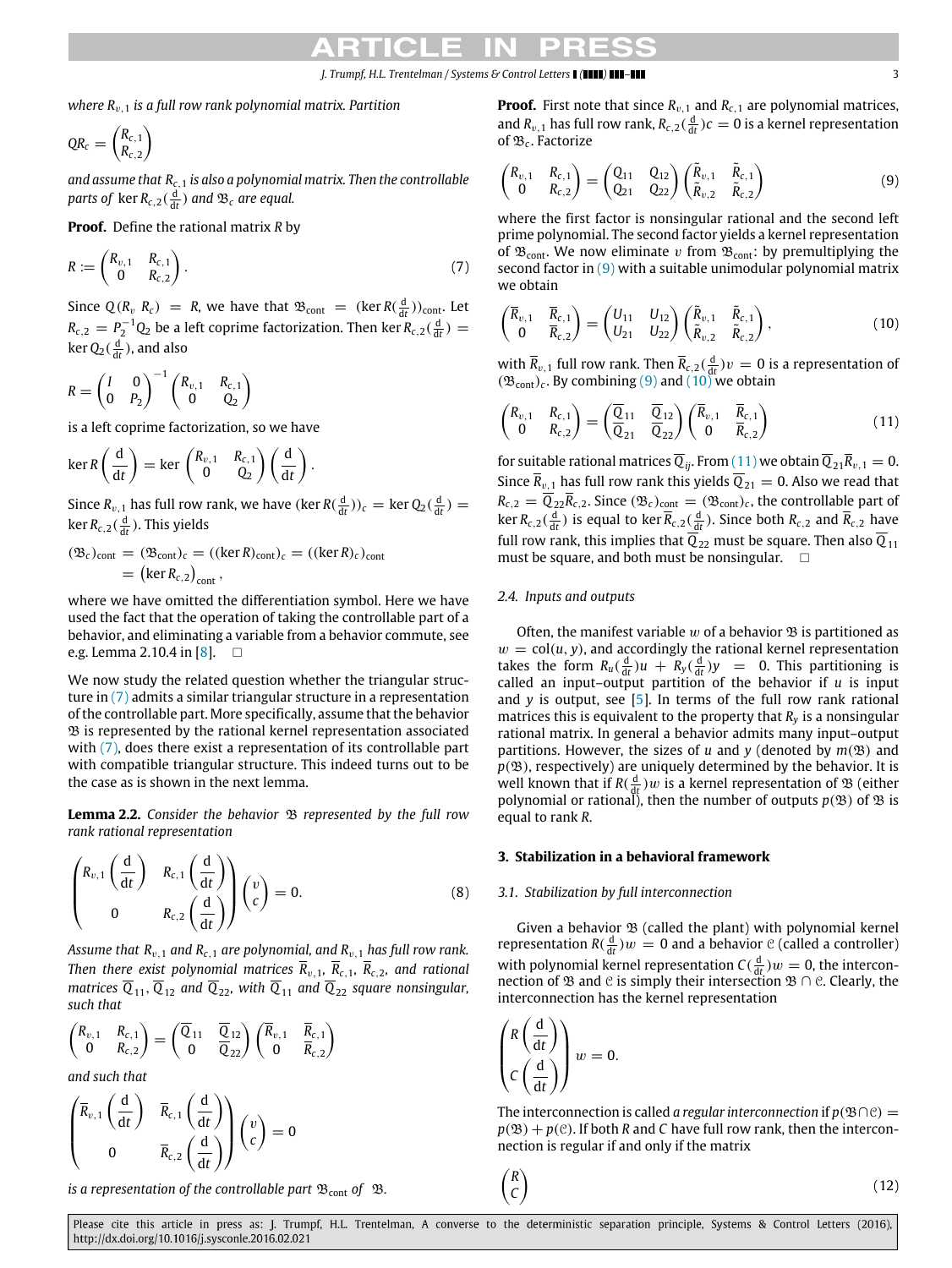has full row rank. The *problem of stabilization by full interconnection* is to find, for  $\mathfrak{B}$ , a controller  $\mathfrak{C}$  such that their interconnection is regular, and  $\lim_{t\to\infty} w(t) = 0$  for all  $w \in \mathfrak{B} \cap \mathfrak{C}$ . The controller C is then called a stabilizing controller for B. If both *R* and *C* have full row rank, then  $\mathfrak C$  is a stabilizing controller for  $\mathfrak B$  if and only if the polynomial matrix  $(12)$  is Hurwitz, see [\[9](#page-7-9)[,10\]](#page-7-10).

Next we will prove that for each stabilizing controller for a given plant, also its controllable part is a stabilizing controller.

<span id="page-3-3"></span>**Lemma 3.1.** Let C be a stabilizing controller for  $\mathcal{B}$ . Then C<sub>cont</sub> is a *stabilizing controller for* B*.*

**Proof.** Let  $R(\frac{d}{dt})w = 0$  be a minimal polynomial kernel representation of  $\mathfrak B$  and let  $C(\frac{d}{dt})w = 0$  be a minimal polynomial kernel representation of C. Then the polynomial matrix [\(12\)](#page-2-5) is Hurwitz. *C* admits a factorization  $C = Q\overline{C}$ , with Q nonsingular polynomial and where  $\overline{C}(\frac{d}{dt})w = 0$  is a minimal representation of the controllable part  $C_{\text{cont}}$  of  $C$ . Then from the fact that

$$
\begin{pmatrix} R \\ C \end{pmatrix} = \begin{pmatrix} I & 0 \\ 0 & Q \end{pmatrix} \begin{pmatrix} R \\ \overline{C} \end{pmatrix}
$$

it is easily seen that the matrix

$$
\left(\frac{R}{C}\right)
$$

must be Hurwitz as well.  $\square$ 

The above can be extended to stable *rational* kernel representations for the controller  $C$ . We do however adhere in this paper to *polynomial* kernel representations of the plant  $\mathfrak{B}$ . It is easily seen that if the plant  $\mathfrak B$  has full row rank polynomial kernel representation  $R(\frac{d}{dt})w = 0$  and the controller  $\mathcal C$  has full row rank rational kernel representation  $C(\frac{d}{dt})w = 0$  then  $\mathcal C$  is a stabilizing controller if and only if the rational matrix  $(12)$  is nonsingular and has all its zeros in  $\check{\mathbb C}^-$ .

A rational matrix is called a *stable* rational matrix if all its poles lie in C <sup>−</sup>. A square nonsingular stable rational matrix is called *miniphase* if its inverse is again stable, equivalently if all its zeros lie in  $\mathbb{C}^-$ .

If  $C(\frac{d}{dt})w = 0$  is a rational kernel representation of the controller  $e$  with  $C$  a full row rank *stable* rational matrix, then it is a stabilizing controller if and only if the rational matrix  $(12)$ is miniphase, see [\[5\]](#page-7-5). For a given plant  $\mathfrak{B}$ , a stabilizing controller exists if and only if it is *stabilizable*. A definition of stabilizability of behaviors can be found in [\[4\]](#page-7-4). If  $\mathfrak B$  is given by the full row rank rational kernel representation  $R(\frac{d}{dt})w = 0$ , then  $\mathfrak B$  is stabilizable if and only if  $R(\lambda)$  has full row rank for all  $\lambda \in \mathbb{C}^+$ , see [\[5\]](#page-7-5).

In the following lemma we will give a parametrization of all stabilizing controllers for a given plant  $\mathfrak{B}.$ 

<span id="page-3-4"></span>**Lemma 3.2.** Let  $\mathfrak{B}$  be stabilizable, and let  $R(\frac{d}{dt})w = be$  a minimal *polynomial kernel representation. Let C*<sup>0</sup> *be a stable rational matrix such that*

$$
\begin{pmatrix} R \\ C_0 \end{pmatrix} \tag{13}
$$

*is miniphase. Then a controller*  $C = \ker C(\frac{d}{dt})$  *with C full row rank rational is a stabilizing controller for*  $\mathcal B$  *if and only if there exists a rational matrix F and a square nonsingular rational matrix G with all its zeros in*  $\mathbb{C}^-$  *such that*  $\mathcal{C} = \mathit{FR} + \mathit{GC}_0$ *.* 

**Proof.** Let  $C = FR + GC_0$  with F rational and G square nonsingular and all its zeros in  $\mathbb{C}^-$ . We have

$$
\begin{pmatrix} R \\ C \end{pmatrix} = \begin{pmatrix} I & 0 \\ F & G \end{pmatrix} \begin{pmatrix} R \\ C_0 \end{pmatrix},
$$

which is clearly square nonsingular and has all its zeros in  $\mathbb{C}^-$ . Hence ker  $C(\frac{d}{dt})$  is a stabilizing controller. Conversely, let ker  $C(\frac{d}{dt})$ be a stabilizing controller, and *C* full row rank. Then

$$
\begin{pmatrix} R \\ C \end{pmatrix}
$$

is square nonsingular and has all its zeros in  $\mathbb{C}^-$ . Define

$$
\begin{pmatrix} Q_{11} & Q_{12} \\ Q_{21} & Q_{22} \end{pmatrix} := \begin{pmatrix} R \\ C \end{pmatrix} \begin{pmatrix} R \\ C_0 \end{pmatrix}^{-1}
$$

This product is clearly square nonsingular and has all its zeros in  $\mathbb{C}^{-}$ . Also, it yields  $R = Q_{11}R + Q_{12}C_0$ , which implies that

.

$$
(I - Q_{11} - Q_{12})\begin{pmatrix} R \\ C_0 \end{pmatrix} = 0.
$$

This clearly implies  $Q_{11} = I$  and  $Q_{12} = 0$ . Now define  $F := Q_{21}$ , and *G* := *Q*22. Then *G* is square nonsingular and has all its zeros in  $\mathbb{C}^-$  and, finally,  $C = FR + GC_0$ .  $\Box$ 

# <span id="page-3-2"></span>*3.2. Stabilization by partial interconnection*

In general, the plant  $\mathfrak B$  has two types of variables, the variable w to be controlled, and the variable *c*, called the interconnection variable, through which the plant can be interconnected with a controller. More specific, if the plant  $\mathfrak B$  has the polynomial kernel representation  $R_w(\frac{d}{dt})w + R_c(\frac{d}{dt})c = 0$ , and if a controller  $\Theta$ has the polynomial kernel representation  $C(\frac{d}{dt})c = 0$ , then the interconnection of  $\mathfrak B$  and  $\mathfrak C$  through  $c$  is defined as the behavior

 $\mathfrak{B} \wedge_c \mathfrak{C} := \{ (w, c) \mid (w, c) \in \mathfrak{B} \text{ and } c \in \mathfrak{C} \}.$ 

As before, the interconnection is called regular if  $p(\mathfrak{B}) + p(\mathfrak{C}) =$  $p(\mathfrak{B} \wedge_{c} \mathfrak{C})$ . In this paper we will consider the problem of total stabilization for the plant  $\mathfrak{B}$ . A controller  $\mathfrak C$  is called a *totally stabilizing controller* for  $\mathfrak B$  if the interconnection is regular and if lim<sub>*t*→∞</sub>(w(*t*), *c*(*t*)) = 0 for all (w, *c*)  $\in \mathfrak{B} \wedge_c \mathfrak{C}$ . If both plant and controller are represented by a minimal polynomial kernel representation, then  $e$  is a totally stabilizing controller for  $\mathfrak B$  if and only if

<span id="page-3-0"></span>
$$
\begin{pmatrix} R_w & R_c \\ 0 & C \end{pmatrix} \tag{14}
$$

is Hurwitz.

Again, the above can be extended to stable *rational* kernel representations for the controller  $e$ . We do however again adhere to *polynomial* kernel representations of the plant B.

If  $C(\frac{d}{dt})w = 0$  is a rational kernel representation of the controller  $\mathfrak c$  with  $\mathfrak c$  a full row rank stable rational matrix, then it is a totally stabilizing controller if and only if the rational matrix [\(14\)](#page-3-0) is miniphase. If *C* is a full row rank rational matrix (not necessarily stable) then it is a totally stabilizing controller if and only if  $(14)$  is a square nonsingular rational matrix with all its zeros in  $\mathbb{C}^-$ .

We will now deal with the question under what conditions there exists a totally stabilizing controller for a given plant  $\mathfrak{B}$ . These conditions involve stabilizability and detectability. Given the plant behavior  $\mathfrak B$  with variable  $(w, c)$ , we say that  $w$  is *detectable from c* if  $(w, 0)$  ∈  $\mathfrak{B}$  implies  $\lim_{t\to\infty} w(t) = 0$ . If  $\mathfrak{B}$  is represented by the polynomial kernel representation  $R_w(\frac{d}{dt})w + R_c(\frac{d}{dt})c = 0$ , then w is detectable from *c* if and only if  $R_w(\lambda)$  has full column rank for all  $\lambda \in \mathbb{C}^+$ , see [\[4\]](#page-7-4).

The following lemma gives necessary and sufficient conditions on the plant  $\mathfrak B$  for the existence of a totally stabilizing controller.

<span id="page-3-1"></span>**Lemma 3.3.** Given a plant  $\mathfrak{B}$  with variable  $(w, c)$ , there exists a *totally stabilizing controller*  $\mathfrak C$  *if and only if*  $\mathfrak B$  *is stabilizable and* w *is detectable from c in* B*.*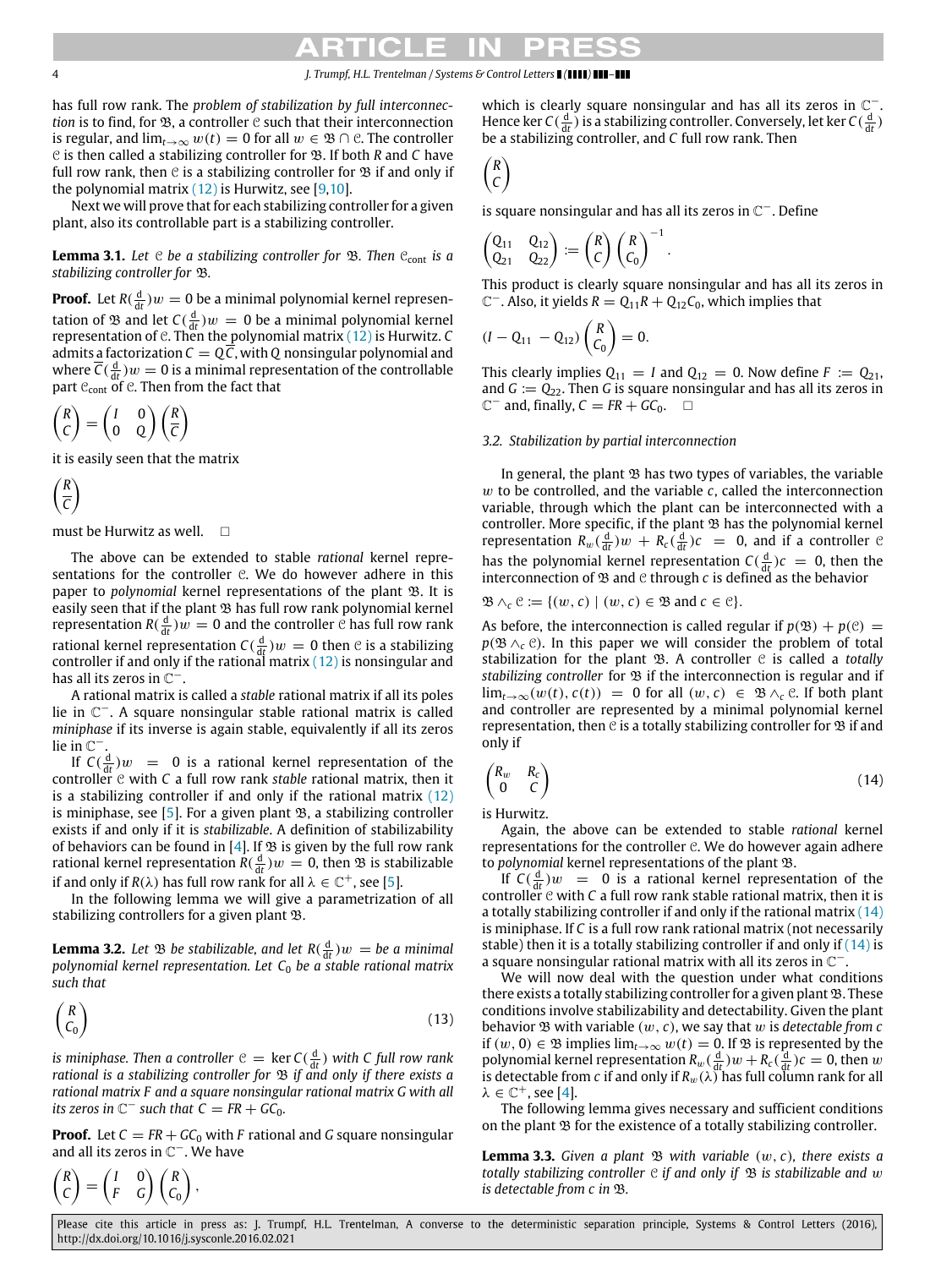**Proof.** Let  $R_w(\frac{d}{dt})w + R_c(\frac{d}{dt})c = 0$  be a minimal polynomial kernel representation of  $\mathfrak{B}$ . By unimodular premultiplication we can obtain an alternative kernel representation in the triangular form

$$
\begin{pmatrix} R_{w,1} \left( \frac{d}{dt} \right) & R_{c,1} \left( \frac{d}{dt} \right) \\ 0 & R_{c,2} \left( \frac{d}{dt} \right) \end{pmatrix} \begin{pmatrix} w \\ c \end{pmatrix} = 0, \tag{15}
$$

with  $R_{w,1}$  full row rank. Using the assumption that w is detectable from *c* we find that, in fact,  $R_{w,1}(\lambda)$  has full column rank for all  $\lambda \in$  $\mathbb{C}^+$ . As a consequence,  $R_{w,1}$  is square and Hurwitz. By stabilizability of  $\mathfrak{B}, R_{c,2}(\lambda)$  has full row rank for all  $\lambda \in \mathbb{C}^+$ . Thus, the behavior represented by  $R_{c,2}(\frac{d}{dt})c = 0$  itself is stabilizable, so there exists a full row rank polynomial matrix *C* such that

$$
\begin{pmatrix} R_{c,2} \\ C \end{pmatrix}
$$

is Hurwitz. Clearly then

$$
\begin{pmatrix} R_{w,1} & R_{c,1} \\ 0 & R_{c,2} \\ 0 & C \end{pmatrix} \tag{16}
$$

is Hurwitz, so the controller  $C = \ker C(\frac{d}{dt})$  totally stabilizes  $\mathfrak{B}$ . Conversely, assume that there exists *C* such that

$$
\begin{pmatrix} R_w & R_c \\ 0 & C \end{pmatrix}
$$

is Hurwitz. Then obviously  $(R_w(\lambda) R_c(\lambda))$  has full row rank for all  $\lambda \in \mathbb{C}^+$ , so  $\mathfrak B$  is stabilizable. Now, assume that  $(w, 0) \in \mathfrak B$ . Then, clearly, also  $(w, 0) \in \mathfrak{B} \wedge_{\mathfrak{C}} \mathfrak{C}$ . Since the controller is totally stabilizing we must have  $w(t) \rightarrow 0$  as  $t \rightarrow \infty$ , so in  $\mathfrak{B}$ , w is detectable from *c*.

### <span id="page-4-0"></span>**4. A convenient system representation**

As announced in Section [1,](#page-0-6) in this paper we will consider linear differential systems  $P$  with system variable  $(x, u, y)$ , where x is interpreted as the variable to be controlled, and  $(u, y)$  as the interconnection variable through which  $P$  can be interconnected with a controller. We will make the following assumptions on P.

 $(A1)$   $\mathcal P$  is stabilizable,

- (A2) *x* is detectable from (*u*, *y*),
- (A3) *u* is input with (*x*, *y*) output,
- $(A4)$  dim(*y*)  $\leq$  dim(*x*).

We will now briefly discuss the above assumptions. First note that by [Lemma 3.3,](#page-3-1) assumptions (A1) and (A2) are necessary and sufficient for the existence of a totally stabilizing controller for P. In Section [2.3](#page-1-3) it was explained that starting from a minimal polynomial kernel representation

 $R_{x}x + R_{u}u + R_{y}y = 0$ 

of P, we can always obtain a new, more structured, minimal polynomial kernel representation for  $P$  of the form

$$
\begin{pmatrix} R_{x,1} & R_{u,1} & R_{y,1} \\ 0 & R_{u,2} & R_{y,2} \end{pmatrix} \begin{pmatrix} x \\ u \\ y \end{pmatrix} = 0, \tag{17}
$$

in which  $R_{x,1}$  has full row rank. We will study how our assumptions are reflected in the polynomial matrices in the representation [\(17\).](#page-4-2) First note that (A2) holds if and only if  $R_{x,1}$  has full column rank for all  $\lambda \in \mathbb{C}^+$ . Since  $R_{\lambda,1}$  has also full row rank we therefore have

that assumption (A2) is equivalent with  $R_{x,1}$  being Hurwitz. Next, assumption (A3) is equivalent to the condition that the submatrix

$$
\begin{pmatrix} R_{x,1} & R_{y,1} \\ 0 & R_{y,2} \end{pmatrix}
$$

is square and nonsingular. In particular this implies that  $R_{v,2}$  is square and nonsingular. Finally, as a consequence of assumption (A4) we have that the matrix  $R_{v,1}$  is tall, meaning that its number of columns does not exceed its number of rows. By applying [Lemma 2.2,](#page-2-6) there exist polynomial matrices  $\overline{R}_{x,1}, \overline{R}_{u,1}, \overline{R}_{y,1}, \overline{R}_{u,2}, \overline{R}_{y,2}$ and rational matrices  $\overline{Q}_{11}$ ,  $\overline{Q}_{12}$  and  $\overline{Q}_{22}$ , with  $\overline{Q}_{11}$  and  $\overline{Q}_{22}$  square nonsingular, such that

$$
\begin{pmatrix} R_{x,1} & R_{u,1} & R_{y,1} \\ 0 & R_{u,2} & R_{y,2} \end{pmatrix} = \begin{pmatrix} \overline{Q}_{11} & \overline{Q}_{12} \\ 0 & \overline{Q}_{22} \end{pmatrix} \begin{pmatrix} \overline{R}_{x,1} & \overline{R}_{u,1} & \overline{R}_{y,1} \\ 0 & \overline{R}_{u,2} & \overline{R}_{y,2} \end{pmatrix}
$$

and such that

$$
\begin{pmatrix}\n\overline{R}_{x,1} & \overline{R}_{u,1} & \overline{R}_{y,1} \\
0 & \overline{R}_{u,2} & \overline{R}_{y,2}\n\end{pmatrix}\n\begin{pmatrix}\nv \\
u \\
y\n\end{pmatrix} = 0
$$
\n(18)

is a representation of the controllable part  $P_{cont}$  of  $P$ . Obviously, under the assumptions made above  $\overline{R}_{x,1}$  and  $\overline{R}_{y,2}$  are both nonsingular and  $\overline{R}_{v,1}$  is tall.

<span id="page-4-5"></span>**Remark 4.1.** Referring to the discussion at the beginning of Section [3.2,](#page-3-2) every regular, totally stabilizing controller  $C$  for  $P$  through  $(u, y)$  has a polynomial (and hence stable rational) representation  $C = \ker (C_u \ C_y)$  such that

$$
\begin{pmatrix} R_{x,1} & R_{u,1} & R_{y,1} \\ 0 & R_{u,2} & R_{y,2} \\ 0 & C_u & C_y \end{pmatrix}
$$

is Hurwitz (and hence miniphase). Since

$$
\begin{pmatrix} R_{x,1} & R_{u,1} & R_{y,1} \\ 0 & R_{u,2} & R_{y,2} \\ 0 & C_u & C_y \end{pmatrix} = \begin{pmatrix} \overline{Q}_{11} & \overline{Q}_{12} & 0 \\ 0 & \overline{Q}_{22} & 0 \\ 0 & 0 & I \end{pmatrix} \begin{pmatrix} \overline{R}_{x,1} & \overline{R}_{u,1} & \overline{R}_{y,1} \\ 0 & \overline{R}_{u,2} & \overline{R}_{y,2} \\ 0 & C_u & C_y \end{pmatrix}
$$

this implies that

$$
\begin{pmatrix} \overline{R}_{u,2} & \overline{R}_{u,2} \\ C_u & C_y \end{pmatrix}
$$

has full row rank. We will use this fact in the proof of [Proposition 5.2.](#page-5-0)

# <span id="page-4-1"></span>**5. A converse to the separation principle**

The following theorem is the main result of this paper. It provides a converse to the classical deterministic separation principle.

<span id="page-4-3"></span>**Theorem 5.1.** *Consider a system with variables* (*x*, *u*, *y*) *such that Assumptions* (A1)–(A4) *from Section* [4](#page-4-0) *hold. Then for every controllable, regular, totally stabilizing controller* C *through* (*u*, *y*) *there exists an asymptotic i/o-observer* O *for x from* (*u*, *y*) *with variables*  $(\hat{x}, u, y)$  *and a regular, totally stabilizing controller*  $\mathcal{K}$  *for the plant system with variables*  $(\hat{x}, u)$  *such that* 

<span id="page-4-4"></span><span id="page-4-2"></span>
$$
\left(\mathfrak{O}\wedge_{(\hat{x},u)}\mathfrak{K}\right)_{(u,y),\text{cont}}=\mathfrak{C}.\tag{19}
$$

A few remarks are in order before we prove this theorem. [Fig. 1](#page-5-1) illustrates the separation of the controller  $e$  into the two blocks  $\circ$  and  $\mathcal K$ . Assumptions (A1) and (A2) are clearly necessary for totally stabilizing controllers through (*u*, *y*) to exist [\(Lemma 3.3\)](#page-3-1). Assumptions (A3) and (A4) will turn out to be sufficient conditions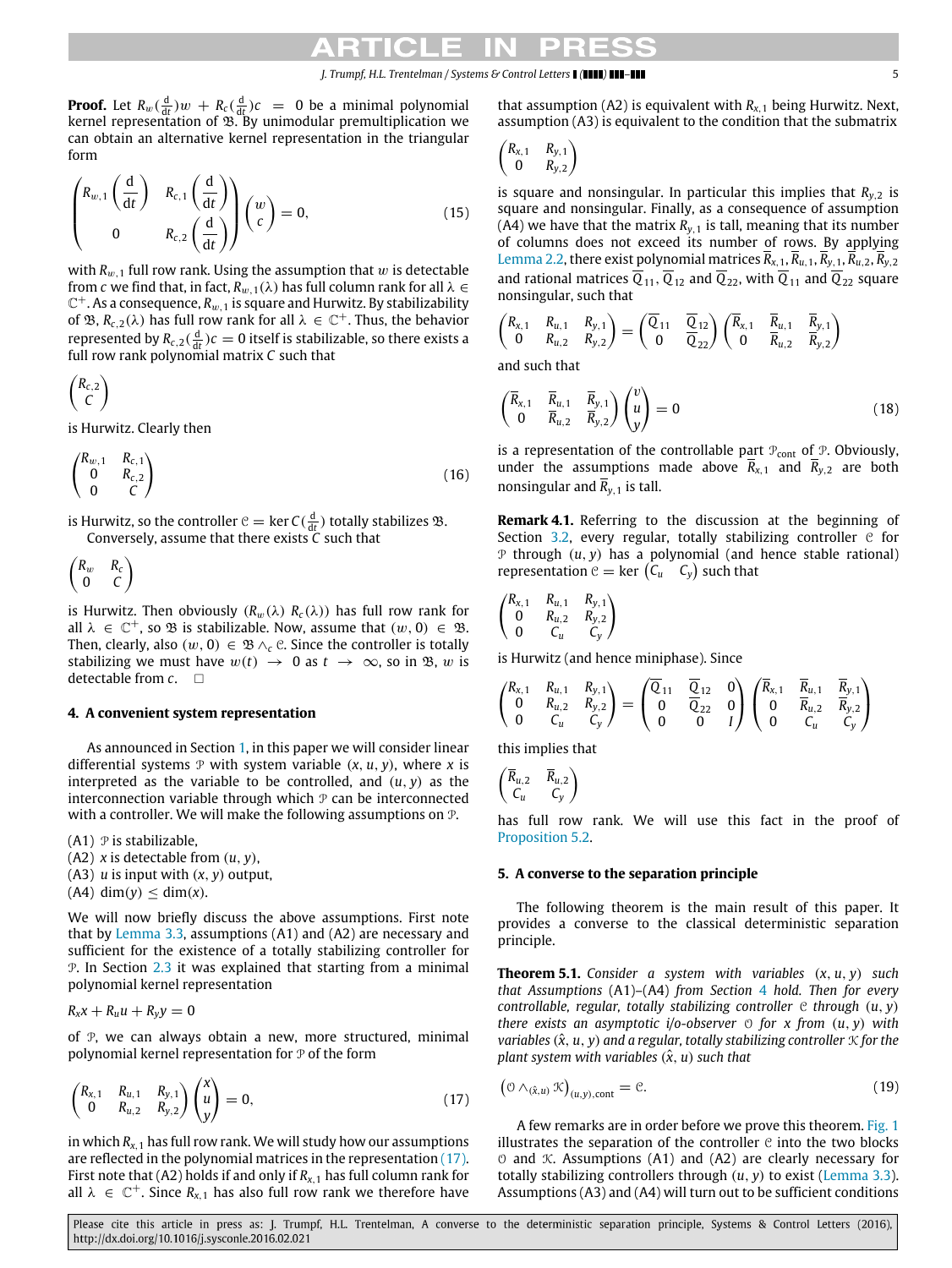<span id="page-5-1"></span>

**Fig. 1.** The separated controller of [Theorem 5.1.](#page-4-3)

for solvability of the matrix equation that is equivalent to [\(19\),](#page-4-4) cf. [Proposition 5.2.](#page-5-0) Ideally, we would like to drop the assumption of controllability for the controller  $C$  and the corresponding restriction of the theorem statement to the controllable part of the separated controller. This assumption and restriction are, however, necessitated by our use of rational representations. The general theory will likely require more advanced algebraic methods and our inability to generalize the current proof using standard polynomial or rational methods might help to explain why such a result was never obtained in the classical state space literature (cf. [\[3\]](#page-7-2)). Note, however, that if a controller is totally stabilizing then its controllable part is also totally stabilizing [\(Lemma 3.1\)](#page-3-3).

In order to prove [Theorem 5.1,](#page-4-3) we first derive a matrix equation formulation of condition [\(19\).](#page-4-4)

<span id="page-5-0"></span>**Proposition 5.2.** *Consider a system*  $P$  *with variables*  $(x, u, y)$  *and such that assumptions* (A1) *and* (A2) *from Section* [4](#page-4-0) *hold. Represent* P *as in* [\(17\)](#page-4-2)*. Consider a controllable, regular, totally stabilizing*  $\mathcal{C}$  *controller*  $\mathcal{C} = \mathsf{ker} \left( \mathcal{C}_u \cap \mathcal{C}_y \right)$  through  $(u, y)$ , where the polynomial *representation of* C *has been chosen as in [Remark](#page-4-5)* 4.1*. Then there exists an asymptotic i/o-observer*  $\circ$  *for x from*  $(u, y)$  *with variables*  $(\hat{x}, u, y)$ *and a regular, totally stabilizing controller* K *for* P *with variables*  $(\hat{x}, u)$  *such that* [\(19\)](#page-4-4) *holds if and only if there exists a rational matrix Y and a stable rational matrix T such that*

$$
\left(Y \quad \text{YT}\right)\left(\frac{\overline{R}_{y,1}}{R_{y,2}}\right) = -C_y. \tag{20}
$$

**Proof.** The proof of **[Proposition 5.2](#page-5-0)** proceeds in four major steps. In a first step we parametrize all observers  $O(S_1, S_2)$  for *x* from (*u*, *y*) using the authors' recent internal model principle for observers [\[11\]](#page-7-11) and the algebraic generalization thereof [\[12\]](#page-7-12). Here,  $S_1$  and  $S_2$  are matrix parameters. In a second step, we use [Lemma 3.2](#page-3-4) to provide a parametrization  $\mathcal{K}(Y_1, Y_2, X)$  of all fully interconnected regular stabilizing controllers for  $P$  where *Y*1, *Y*<sup>2</sup> and *X* are matrix parameters. In a third step we use [Lemma 2.1](#page-1-4) to show that the separated controller resulting from the interconnection of  $O(S_1, S_2)$  and  $K(Y_1, Y_2, X)$  has the same controllable part as  $C$  if and only if we choose  $Y_2$  and  $X$ appropriately. In a fourth and last step we characterize when the parameter  $Y_1$  can be chosen such that  $\mathcal{K}(Y_1, Y_2, X)$  is a controller with variables  $(\hat{x}, u)$  as required.

**Step 1.** Since the system  $P$  is stabilizable, its anti-stabilizable part is equal to its controllable part, cf. Theorem 2.3 in [\[11\]](#page-7-11). But then  $\hat{O}$  = ker  $(\hat{R}_{\hat{x}} \quad \hat{R}_{u} \quad \hat{R}_{y})$  is a full row rank polynomial representation of an asymptotic i/o-observer for *x* from (*u*, *y*) if and only if  $\hat{R}_{\hat{x}}$  is Hurwitz and  $\mathcal{P}_{\text{cont}} \subset \mathcal{O}$ , cf. Theorem 5.6 in [\[11\]](#page-7-11) and Corollary 16 in [\[12\]](#page-7-12); equivalently,

$$
(\hat{R}_{\hat{x}} \quad \hat{R}_{u} \quad \hat{R}_{y}) = (S_1 \quad S_2) \begin{pmatrix} \overline{R}_{x,1} & \overline{R}_{u,1} & \overline{R}_{y,1} \\ 0 & \overline{R}_{u,2} & \overline{R}_{y,2} \end{pmatrix}
$$
  
=  $(S_1 \overline{R}_{x,1} \quad S_1 \overline{R}_{u,1} + S_2 \overline{R}_{u,2} \quad S_1 \overline{R}_{y,1} + S_2 \overline{R}_{y,2})$ 

with  $S_1$  polynomial and Hurwitz, and  $S_2$  polynomial. We write  $O(S_1, S_2)$  to indicate the dependence of  $O$  on the matrix parameters *S*<sup>1</sup> and *S*<sup>2</sup>.

**Step 2.** By [Lemma 3.2,](#page-3-4)  $\mathcal{K}$  = ker  $(K_x \ K_u \ K_y)$  is a fully interconnected, regular, stabilizing controller for  $\mathcal P$  if and only if

$$
(K_x K_u K_y) = (Z_1 Z_2) \begin{pmatrix} \overline{Q}_{11} & \overline{Q}_{12} \\ 0 & \overline{Q}_{22} \end{pmatrix}
$$
  
 
$$
\times \begin{pmatrix} \overline{R}_{x,1} & \overline{R}_{u,1} & \overline{R}_{y,1} \\ 0 & \overline{R}_{u,2} & \overline{R}_{y,2} \end{pmatrix} + X (0 C_u C_y),
$$

where  $Z_1$  and  $Z_2$  are rational and *X* is rational and non-singular square with only stable zeros. Define

$$
(Y_1 \quad Y_2) := (Z_1 \quad Z_2) \begin{pmatrix} \overline{Q}_{11} & \overline{Q}_{12} \\ 0 & \overline{Q}_{22} \end{pmatrix} \begin{pmatrix} \overline{R}_{x,1} & 0 \\ 0 & I \end{pmatrix}
$$

and observe that the reparametrization  $(Z_1 \t Z_2) \leftrightarrow (Y_1 \t Y_2)$  is bijective. Hence  $\mathcal{K} = \mathcal{K}(Y_1, Y_2, X) = \text{ker}(K_x \mid K_y \mid K_y)$  is a fully interconnected, regular, stabilizing controller for  $P$  if and only if

$$
\begin{aligned} &(K_x \quad K_u \quad K_y) \\ &= \left(Y_1 \quad Y_1 \overline{R}_{x,1}^{-1} \overline{R}_{u,1} + Y_2 \overline{R}_{u,2} + X C_u \quad Y_1 \overline{R}_{x,1}^{-1} \overline{R}_{y,1} + Y_2 \overline{R}_{y,2} + X C_y \right) \end{aligned} \tag{21}
$$

with *Y*<sup>1</sup> and *Y*<sup>2</sup> rational and *X* rational and non-singular square with only stable zeros.

<span id="page-5-3"></span>**Step 3**. Compute

$$
\begin{aligned}&\begin{pmatrix}I&0\\-Y_{1}\overline{R}_{x_{1}}^{1}S_{1}^{-1}&I\end{pmatrix}\\&\times\begin{pmatrix}S_{1}\overline{R}_{x_{1}}1&S_{1}\overline{R}_{u_{1}}+S_{2}\overline{R}_{u_{2}}\\Y_{1}&Y_{1}\overline{R}_{x_{1}}^{-1}\overline{R}_{u_{1}}+Y_{2}\overline{R}_{u_{2}}+X C_{u}&Y_{1}\overline{R}_{x_{1}}^{-1}\overline{R}_{y_{1}}+Y_{2}\overline{R}_{y_{2}}+X C_{y}\end{pmatrix}\\&=\begin{pmatrix}S_{1}\overline{R}_{x_{1}}1&S_{1}\overline{R}_{u_{1}}+S_{2}\overline{R}_{u_{2}}\\0&(Y_{2}-Y_{1}\overline{R}_{x_{1}}^{-1}S_{1}^{-1}S_{2})\overline{R}_{u_{2}}+X C_{u}&(Y_{2}-Y_{1}\overline{R}_{x_{1}}^{-1}S_{1}^{-1}S_{2})\overline{R}_{y_{2}}+X C_{y}\end{pmatrix}.\end{aligned}
$$

<span id="page-5-2"></span>By [Lemma 2.1,](#page-1-4)

$$
\begin{aligned} & ( \text{\tiny{O}}(S_1,S_2) \cap \text{\tiny{K}}(Y_1,Y_2,X))_{(u,y),\text{cont}} \\ & = \text{ker} \left( (Y_2 - Y_1 \overline{R}_{x,1}^{-1} S_1^{-1} S_2) \overline{R}_{u,2} + X C_u \quad (Y_2 - Y_1 \overline{R}_{x,1}^{-1} S_1^{-1} S_2) \overline{R}_{y,2} + X C_y \right) \end{aligned}
$$

and since

$$
\begin{pmatrix} \overline{R}_{u,2} & \overline{R}_{y,2} \\ C_u & C_y \end{pmatrix}
$$

has full row rank,  $(\mathcal{O}(S_1, S_2) \cap \mathcal{K}(Y_1, Y_2, X))_{(u,y), \text{cont}} = \mathcal{C}$  if and only if  $Y_2 = Y_1 \overline{R}_{x,1}^{-1}$  $\frac{x-1}{x-1}S_1^{-1}S_2$  and *X* is rational and non-singular square with only stable zeros.

**Step 4.** It only remains to characterize when  $\mathcal{K}(Y_1, Y_1 \overline{R}_{\overline{X}_1}^{-1})$ *x*,1  $S_1^{-1}S_2$ , *X*) has variables  $(\hat{x}, u)$  only, i.e. when  $K_y = Y_1 \overline{R}_{x,1}^{-1}$  $E_{x, 1}^{-1} \overline{R}_{y, 1} +$  $Y_2 \overline{R}_{y,2} + X C_y = Y_1 \overline{R}_{x,1}^{-1}$  $\overline{R}_{x,1}^{-1}$  $\overline{R}_{y,1}$  +  $Y_1$  $\overline{R}_{x,1}^{-1}$  $\overline{X}_{x,1}^{-1}S_1^{-1}S_2\overline{R}_{y,2} + XC_y = 0$ . Setting *Y* =  $X^{-1}Y_1\overline{R}_{x,1}^{-1}$  $S_{\alpha,1}^{(-1)}$  and  $T=S_1^{-1}S_2$  shows that this is equivalent to Eq.  $(20)$ .  $\Box$ 

We can now complete the proof of [Theorem 5.1](#page-4-3) by showing that, under the conditions of the theorem, Eq.  $(20)$  has a solution.

**Proof of Theorem 5.1.** Assumption (A3) implies that  $\overline{R}_{y,2}$  is invertible. By Assumption (A4), the matrix  $\overline{R}_{y,1}\overline{R}_{y,2}^{-1}$  $f_{y,2}$  is tall and hence there exists a left-invertible rational matrix *B* such that  $T := B - \overline{R}_{y,1}\overline{R}_{y,2}^{-1}$ *y*,2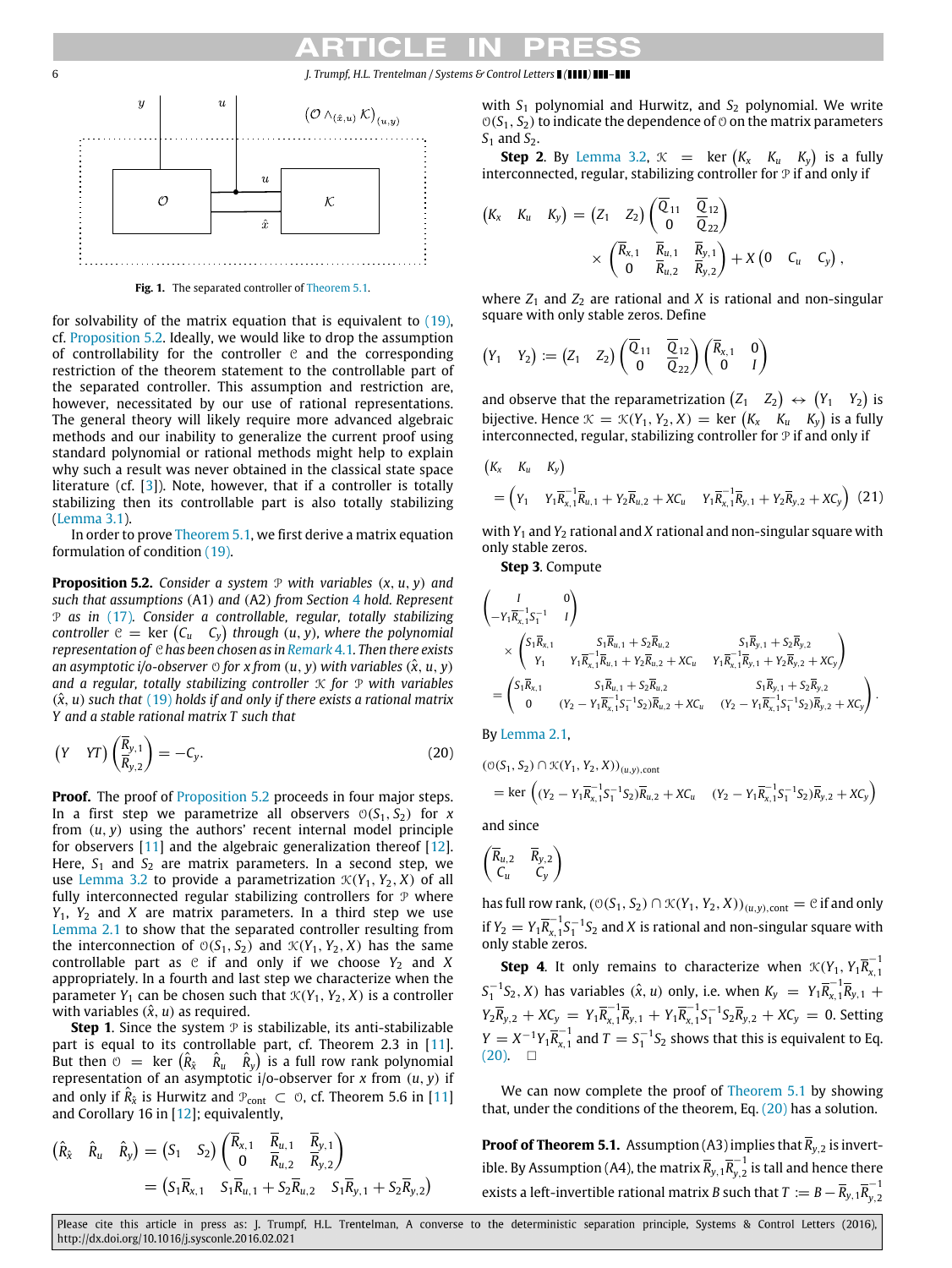is stable rational: let

*p*<sub>11</sub>

$$
U^{-1}\overline{R}_{y,1}\overline{R}_{y,2}^{-1}V = \begin{pmatrix} \frac{p_1}{q_1} & & & 0 \\ & \ddots & & \vdots \\ & & \frac{p_r}{q_r} & 0 \\ 0 & \cdots & 0 & 0 \\ 0 & \cdots & 0 & 0 \end{pmatrix}
$$

be in Smith–McMillan form then *B* can be chosen as

$$
B := U \begin{pmatrix} -\frac{p_1}{q_1} & & & 0 \\ & \ddots & & \vdots \\ & & -\frac{p_r}{q_r} & 0 \\ 0 & \cdots & 0 & 1 \\ 0 & \cdots & 0 & 0 \end{pmatrix} V^{-1},
$$

making *T* polynomial and hence stable rational. Let *B <sup>L</sup>* be a leftinverse of *B*, i.e.  $B^L B = I$ . Let  $Y := -C_y \overline{R}_{y,2}^{-1}$  $\int_{y,2}^{-1} B^L$  then

$$
(Y \quad \text{YT}) \left( \frac{\overline{R}_{y,1}}{\overline{R}_{y,2}} \right) = -C_y \overline{R}_{y,2}^{-1} B^L \overline{R}_{y,1} - C_y \overline{R}_{y,2}^{-1} B^L (B - \overline{R}_{y,1} \overline{R}_{y,2}^{-1}) \overline{R}_{y,2}
$$
\n
$$
= -C_y
$$

as required.  $\square$ 

In the above theorem, the only constraints placed on the controller  $K$  are that it is itself regular and totally stabilizing, and that it connects to the plant only through  $(x, u)$ ;  $\mathcal K$  is written here with variables  $(\hat{x}, u)$  since it is intended to be combined with the observer O. In particular, it is not assumed *a priori* that the controller  $K$  acts by *feedback* or that it is even static in the classical sense. The latter would amount to the additional conditions  $K_{\hat{x}} = I$ and  $K_u = F$  where *F* is a constant matrix, yielding the controller representation  $u = F\hat{x}$ . It can be shown that Eq. [\(20\)](#page-5-2) does not always have a solution under these additional conditions.

# <span id="page-6-0"></span>**6. Example: the state space case**

Returning to the state space case that we already briefly discussed in Section [1,](#page-0-6) assume that our plant  $P$  with system variable (*x*, *u*, *y*) is represented by

$$
\dot{x}=Ax+Bu,
$$

$$
y=Cx,
$$

where  $x(t) \in \mathbb{R}^n$ ,  $u(t) \in \mathbb{R}^m$  and  $y(t) \in \mathbb{R}^p$ . For simplicity, assume that the pair  $(A, B)$  is controllable and that the pair  $(C, A)$  is detectable. Let  $e$  be a regular totally stabilizing controller through  $(u, y)$  and assume that  $\mathfrak C$  is controllable. Let  $\mathfrak C$  have polynomial kernel representation

$$
C_u\left(\frac{\mathrm{d}}{\mathrm{d}t}\right)u + C_y\left(\frac{\mathrm{d}}{\mathrm{d}t}\right)y = 0.
$$

In this section we will identify an asymptotic  $i$ /o-observer  $\circ$  for  $x$ through  $(u, y)$  and a regular totally stabilizing controller  $\mathcal K$  through  $(x, u)$  such that the controllable part of their interconnection equals C. Clearly, a minimal polynomial kernel representation of P is given by

$$
\begin{pmatrix}\n d & I & A & B & 0 \\
 dt & C & 0 & -I\n\end{pmatrix}\n\begin{pmatrix}\n x \\
 u \\
 y\n\end{pmatrix} = 0
$$
\n(22)

and this reveals that, under the above assumptions on the matrix pairs  $(A, B)$  and  $(C, A)$ , the behavior  $\mathcal P$  is controllable (so also stabilizable) and that *x* is detectable from  $(u, v)$  in  $\mathcal{P}$ . Obviously, in  $P$ , *u* is input and  $(x, y)$  is output, so the assumptions  $(A1)$ ,  $(A2)$  and  $(A3)$  of Section [4](#page-4-0) hold. Assume that in addition we have  $p \leq n$  so that also (A4) holds. Since  $\mathcal P$  is controllable it is equal to its controllable part  $P_{\text{cont}}$ . We will now first bring the kernel representation [\(22\)](#page-6-1) in the required upper diagonal form. Let

$$
C(sI - A)^{-1} = L_2^{-1}L_1
$$

be a polynomial left coprime factorization, and let  $N_1$  and  $N_2$  be polynomial matrices such that

$$
\begin{pmatrix} N_1 & N_2 \ L_1 & -L_2 \end{pmatrix}
$$

is unimodular. Pre-multiplying [\(22\)](#page-6-1) by this unimodular matrix, we see that an upper diagonal polynomial kernel representation of  $P = P_{\text{cont}}$  is given by

$$
\begin{pmatrix} N_1(\frac{d}{dt}I-A) + N_2C & N_1B & -N_2 \ 0 & L_1B & L_2 \end{pmatrix} \begin{pmatrix} x \ u \ y \end{pmatrix} = 0.
$$

Denote  $R := N_1(sI - A) + N_2C$  and note that this polynomial matrix is Hurwitz. In order to identify a suitable observer/controller pair we first solve the nonlinear equation  $(20)$ , that in this case takes the form

$$
(Y \quad \text{YT})\begin{pmatrix} -N_2 \\ L_2 \end{pmatrix} = -C_y.
$$

Since assumptions (A1)–(A4) hold, this equation indeed has a solution pair  $(Y, T)$  with  $Y$  rational and  $T$  stable rational (cf. the Proof of [Theorem 5.1\)](#page-4-3). Next, factorize  $T = S_2^{-1}S_1$ , with *S*<sup>1</sup> polynomial and Hurwitz, and *S*<sup>2</sup> polynomial. This yields an asymptotic i/o-observer  $\circ$  for *x* from  $(u, y)$  with polynomial kernel representation

$$
(S_1R
$$
  $(S_1N_1 + S_2L_1)B$   $-S_1N_2 + S_2L_2$  $\begin{pmatrix} \hat{x} \\ u \\ y \end{pmatrix} = 0.$ 

It is indeed easily verified that if  $(x, u, y) \in \mathcal{P}$  and  $(\hat{x}, u, y) \in \mathcal{O}$ , then the error  $e := \hat{x} - x$  satisfies  $S_1 Re = 0$ , so  $e(t) \rightarrow 0$  as  $t \rightarrow \infty$ . Next we identify a regular totally stabilizing controller  $K$  through  $(x, u)$ . In general, all totally stabilizing controllers for  $P$  are parametrized by [\(21\),](#page-5-3) with *Y*1, *Y*<sup>2</sup> rational and *X* nonsingular rational with only stable zeros. Here we take

$$
X := I_m, \qquad Y_1 := YR, \qquad Y_2 := YT.
$$

This yields the regular totally stabilizing controller  $K$  with rational kernel representation

$$
(YR \tY(N_1 + TL_1)B + C_u) \begin{pmatrix} x \\ u \end{pmatrix} = 0.
$$

Now interconnect the observer  $\odot$ 

$$
(S_1R
$$
  $(S_1N_1 + S_2L_1)B$   $-S_1N_2 + S_2L_2$  $\begin{pmatrix} \hat{x} \\ u \\ y \end{pmatrix} = 0$ 

with  $K$ 

<span id="page-6-1"></span>
$$
\begin{pmatrix} YR & Y(N_1 + TL_1)B + C_u \end{pmatrix} \begin{pmatrix} \hat{x} \\ u \end{pmatrix} = 0
$$